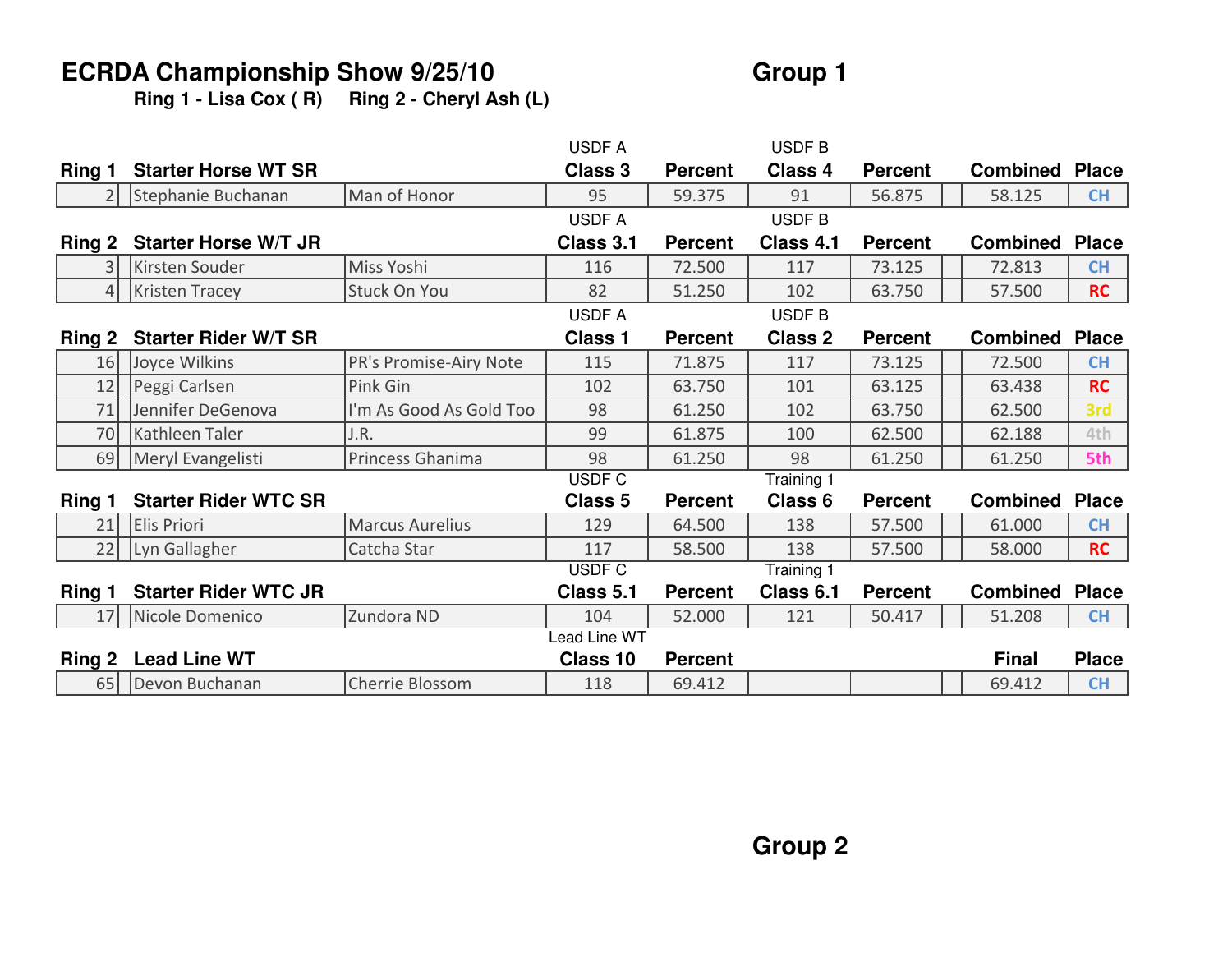|                 |                                  |                       | USDF A            |                | USDF B            |                |                       |              |
|-----------------|----------------------------------|-----------------------|-------------------|----------------|-------------------|----------------|-----------------------|--------------|
| Ring 2          | <b>Starter Rider WT JR</b>       |                       | Class 1.1         | <b>Percent</b> | Class 2.1         | <b>Percent</b> | <b>Combined Place</b> |              |
| 10              | Natalie Cribbin                  | Just Do It            | 103               | 64.375         | 111               | 69.375         | 66.875                | <b>CH</b>    |
| 66              | Jessica Brindle-Clark            | Cycloptic Dilemma     | 107               | 66.875         | 104               | 65.000         | 65.938                | <b>RC</b>    |
| $\overline{9}$  | Brianna Warner                   | Son of a Bull         | 103               | 64.375         | 105               | 65.625         | 65.000                | 3rd          |
| 6               | Sela Lerner                      | Patchamo              | 105               | 65.625         | 102               | 63.750         | 64.688                | 4th          |
| 11              | Ariana Date                      | Tenoru                | 101               | 63.125         | 105               | 65.625         | 64.375                | 5th          |
| 67              | Serena Ceylan                    | Cudjo                 | 103               | 64.375         | 99                | 61.875         | 63.125                | 6th          |
| 5 <sup>1</sup>  | <b>Brielle Ebner</b>             | <b>Buddy</b>          | 101               | 63.125         | 101               | 63.125         | 63.125                | 7th          |
|                 |                                  |                       | <b>Training 2</b> |                | Training 3        |                |                       |              |
| Ring 1          | <b>Training Level JR</b>         |                       | <b>Class 12.1</b> | <b>Percent</b> | <b>Class 13.1</b> | <b>Percent</b> | <b>Combined</b>       | <b>Place</b> |
| 80 <sup>1</sup> | Casey Regalbuto                  | <b>Brazen</b>         | 201               | 71.786         | 185               | 74.000         | 72.893                | <b>CH</b>    |
| 77              | Ashley Rickabaugh                | Knight Watch          | 199               | 71.071         | 181               | 72.400         | 71.736                | <b>RC</b>    |
| 78              | Gina Fagliarone                  | Dreamberri Bey+       | 194               | 69.286         | 184               | 73.600         | 71.443                | 3rd          |
| 32              | Ashley Rickabaugh                | <b>Mystical Magic</b> | 184               | 65.714         | 173               | 69.200         | 67.457                | 4th          |
| 64              | Laura Boyce                      | License to Thrill     | 158               | 56.429         | 165               | 66.000         | 61.214                | 5th          |
| 79              | Gabrielle Ciccone                | <b>Bojangles</b>      | 164               | 58.571         | 150               | 60.000         | 59.286                | 6th          |
| 38              | Alexa DiCiurcio                  | <b>Fancy Delray</b>   | 157               | 56.071         | 144               | 57.600         | 56.836                | 7th          |
| 33              | Kirsten Souder                   | <b>Sweet Emotion</b>  | 158               | 56.429         | 136               | 54.400         | 55.414                | 8th          |
|                 |                                  |                       | FS1               |                |                   |                |                       |              |
|                 | <b>Ring 2 First Level MFS SR</b> |                       | <b>Class 33</b>   | <b>Percent</b> |                   |                | <b>Final</b>          | <b>Place</b> |
| 52              | Nicole Rettino                   | Irish Lore            | 197.5             | 65.833         |                   |                | 65.833                | <b>CH</b>    |
|                 |                                  |                       | <b>PDD</b>        |                |                   |                |                       |              |
| Ring 2          | <b>Training Level PDD JR</b>     |                       | <b>Class 35</b>   | <b>Percent</b> |                   |                | <b>Final</b>          | <b>Place</b> |
| 42              | Laura Boyce                      | Sacchi+               | 164               | 82.000         |                   |                | 82.000                | CH           |
| 78              | Gina Fagliarone                  | Dreamberri Bey+       |                   |                |                   |                |                       |              |
|                 |                                  |                       | Third 3           |                |                   |                |                       |              |
| Ring 1          | <b>Third Level SR</b>            |                       | <b>Class 22</b>   | <b>Percent</b> |                   |                | <b>Final</b>          | <b>Place</b> |
| 57              | George Rickabaugh                | Paradox               | 246               | 63.077         |                   |                | 63.077                | <b>CH</b>    |
| 56              | Leslie Savage                    | Inspiration           | 201               | 51.538         |                   |                | 51.538                | <b>RC</b>    |
|                 |                                  |                       | First 2           |                | First 3           |                |                       |              |
| Ring 1          | <b>First Level JR</b>            |                       | <b>Class 15.1</b> | <b>Percent</b> | <b>Class 16.1</b> | <b>Percent</b> | <b>Combined Place</b> |              |
| 43              | Alexa DiCiurcio                  | Sundance              | 233<br><b>PSG</b> | 62.973         | 212               | 68.387         | 65.680                | <b>CH</b>    |
| Ring 1          | <b>Prix St. Georges SR</b>       |                       | <b>Class 26</b>   | <b>Percent</b> |                   |                | <b>Final</b>          | <b>Place</b> |
|                 |                                  | <b>Randolf Scott</b>  |                   |                |                   |                |                       |              |
| 58              | Iris Biely                       |                       | 246               | 64.737         |                   |                | 64.737                | CH           |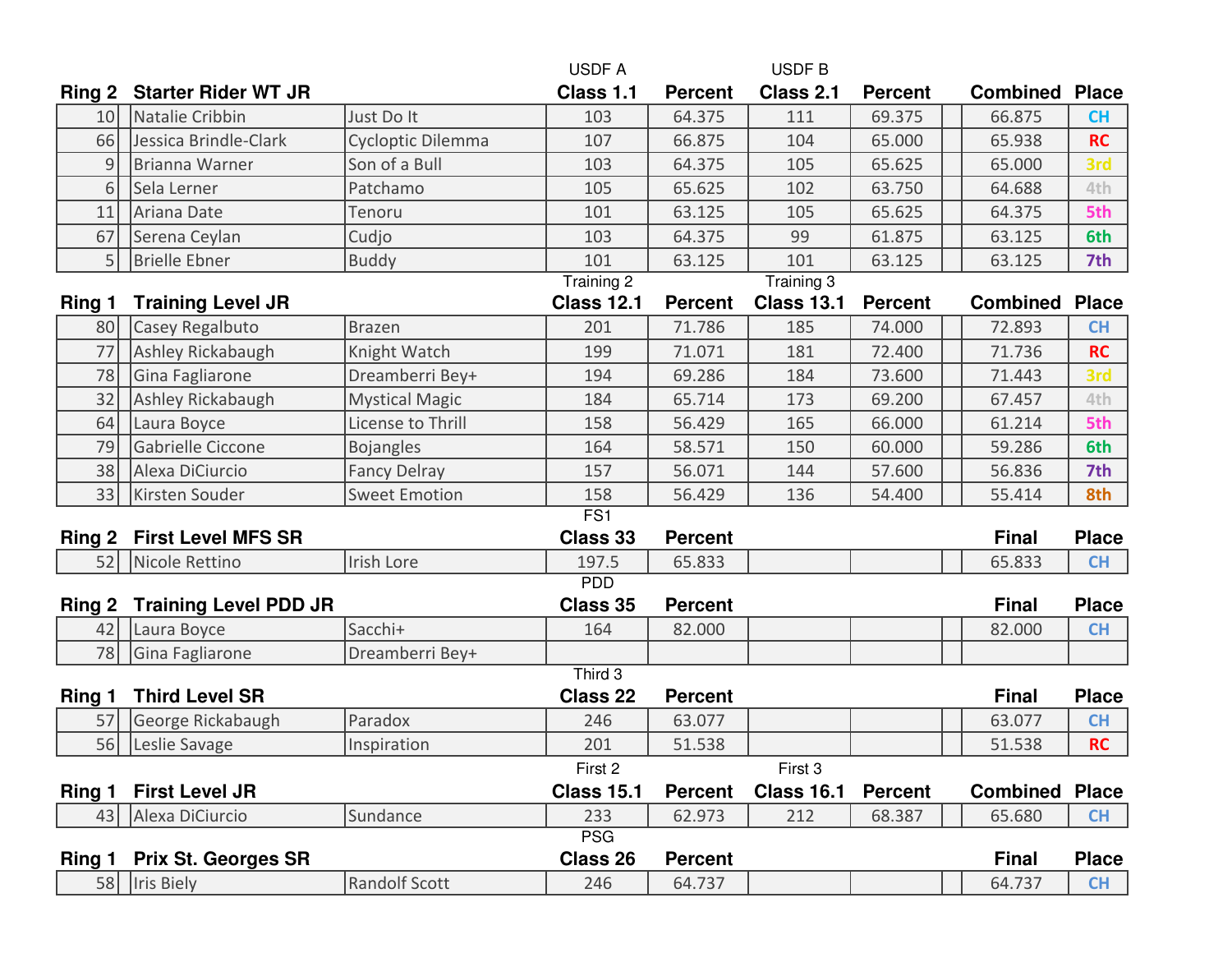## **Group 3**

|               |                                  |                     | Training 2        |                | Training 3        |                |                 |              |
|---------------|----------------------------------|---------------------|-------------------|----------------|-------------------|----------------|-----------------|--------------|
| Ring 1        | <b>Training Level SR</b>         |                     | Class 12          | <b>Percent</b> | Class 13          | <b>Percent</b> | <b>Combined</b> | <b>Place</b> |
| 26            | Joelle Rybakowski                | Henani              | 180               | 64.286         | 176               | 70.400         | 67.343          | <b>CH</b>    |
| 75            | Kirsten Swenson                  | <b>Genuine Gold</b> | 184               | 65.714         | 172               | 68.800         | 67.257          | <b>RC</b>    |
| 74            | Damon Sheppard                   | Gala Gold County    | 187               | 66.786         | 166               | 66.400         | 66.593          | 3rd          |
| 30            | Barbara Whittaker                | Duel of Brass       | 164               | 58.571         | 163               | 65.200         | 61.886          | 4th          |
| 76            | Melanie Smith                    | Serendyn            | 166               | 59.286         | 161               | 64.400         | 61.843          | 5th          |
| 24            | Nicole McKinley                  | Serendipity         | 163               | 58.214         | 150               | 60.000         | 59.107          | 6th          |
| 23            | Lori Farace                      | Catch A Dream       | 150               | 53.571         | 135               | 54.000         | 53.786          | 7th          |
|               |                                  |                     | Second 2          |                | Second 3          |                |                 |              |
| Ring 2        | <b>Second Level SR</b>           |                     | Class 18          | <b>Percent</b> | Class 19          | <b>Percent</b> | <b>Combined</b> | <b>Place</b> |
| 53            | Kathy Mastragostino              | Ambidextrous        | 258               | 67.895         | 281               | 66.905         | 67.400          | CH           |
| 51            | Lori DiSanti                     | Probably Not        | 244               | 64.211         | 269               | 64.048         | 64.129          | <b>RC</b>    |
| 84            | Jessica Sagui                    | Inspiration         | 233               | 61.316         | 258               | 61.429         | 61.372          | 3rd          |
| 52            | Nicole Rettino                   | Irish Lore          | scratch           |                |                   |                |                 |              |
|               |                                  |                     | Second 2          |                | Second 3          |                |                 |              |
| <b>Ring 2</b> | <b>Second Level SR Above 2nd</b> |                     | <b>Class 18.2</b> | <b>Percent</b> | <b>Class 19.2</b> | <b>Percent</b> | <b>Combined</b> | <b>Place</b> |
| 54            | George Rickabaugh                | Photo Image         | 235               | 61.842         | 275               | 65.476         | 63.659          | CH           |
| 55            | Sabrina Shawlis                  | My Valentine        | 238               | 62.632         | 247               | 58.810         | 60.721          | <b>RC</b>    |
|               |                                  |                     | Second 3          |                |                   |                |                 |              |
| <b>Ring 2</b> | <b>Second Level JR</b>           |                     | <b>Class 19.1</b> | <b>Percent</b> |                   |                | <b>Final</b>    | <b>Place</b> |
| 49            | Ashley Rickabaugh                | Paradox             | 277               | 65.952         |                   |                | 65.952          | CH           |
|               |                                  |                     | <b>Grand Prix</b> |                |                   |                |                 |              |
| Ring 1        | <b>Grand Prix SR</b>             |                     | <b>Class 32</b>   | <b>Percent</b> |                   |                | <b>Final</b>    | <b>Place</b> |
| 85            | Samantha Hodgson                 | Bey Moon Zela       | 279               | 59.362         |                   |                | 59.362          | <b>CH</b>    |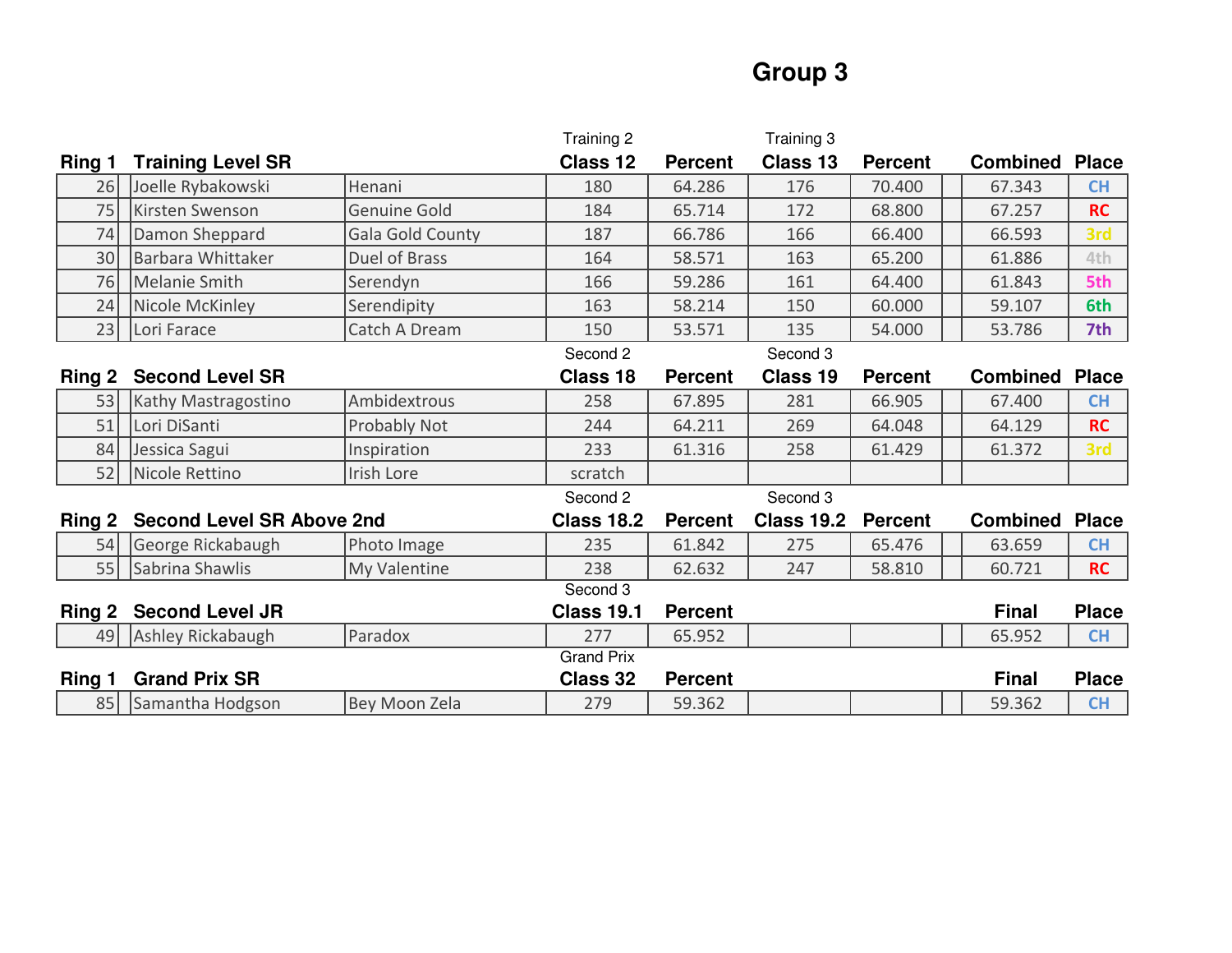## **Group 4**

| <b>First Level Pas de Deux</b> |                              |                                                    |                |                   |                |                 |              |
|--------------------------------|------------------------------|----------------------------------------------------|----------------|-------------------|----------------|-----------------|--------------|
|                                |                              | Class 34                                           | <b>Percent</b> |                   |                | <b>Final</b>    | <b>Place</b> |
| Jessica Sagui                  | The Toolman                  | 138                                                | 69.000         |                   |                | 69.000          | <b>CH</b>    |
| Ashley Rickabaugh              | Photo Image                  |                                                    |                |                   |                |                 |              |
| <b>First Level SR</b>          |                              | Class 15                                           | <b>Percent</b> | Class 16          |                | <b>Combined</b> | <b>Place</b> |
| Gail Bott                      | Koraal                       | 228                                                | 61.622         | 200               | 64.516         | 63.069          | <b>CH</b>    |
| Carolyn Montgomery             | Kenzo                        | 228                                                | 61.622         | 186               | 60.000         | 60.811          | <b>RC</b>    |
| Nancy Vine                     | <b>MVR Midnight Angel</b>    | 206                                                | 55.676         | 197               | 63.548         | 59.612          | 3rd          |
| Jessica Sagui                  | The Toolman                  | 216                                                | 58.378         | 180               | 58.065         | 58.221          | 4th          |
| <b>Tracey Wilson</b>           | Denali                       | 211                                                | 57.027         | 182               | 58.7100        | 57.868          | 5th          |
|                                |                              | Training 2                                         |                | Training 3        |                |                 |              |
|                                |                              | <b>Class 12.3</b>                                  | <b>Percent</b> | <b>Class 13.4</b> | <b>Percent</b> | <b>Combined</b> | <b>Place</b> |
| Sharon Lutgen                  | Bonjour                      | 193                                                | 68.929         | 176               | 70.400         | 69.664          | <b>CH</b>    |
| Iris Biely                     | Don Cooper                   | 191                                                | 68.214         | 173               | 69.200         | 68.707          | <b>RC</b>    |
| Linda Marciante                | <b>Equinox Chief Justice</b> | 187                                                | 66.786         | 168               | 67.200         | 66.993          | 3rd          |
|                                |                              | USDF C                                             |                | Training 1        |                |                 |              |
| <b>Starter Horse WTC JR</b>    |                              | Class 7.1                                          | <b>Percent</b> | Class 8.1         | <b>Percent</b> | <b>Combined</b> | <b>Place</b> |
| Brooke DeJohn                  |                              | 138                                                | 69.000         | 149               | 62.083         | 65.542          | <b>CH</b>    |
| Nicole Pagliuso                | <b>Classical Debut</b>       | 125                                                | 62.500         | 164               | 68.333         | 65.417          | <b>RC</b>    |
| Morgan Lubner                  | Fein Jewel                   | 116                                                | 58.000         | 148               | 61.667         | 59.833          | 3rd          |
|                                |                              | <b>Training Level SR Above 2nd</b><br>My Fair Lady |                |                   |                |                 |              |